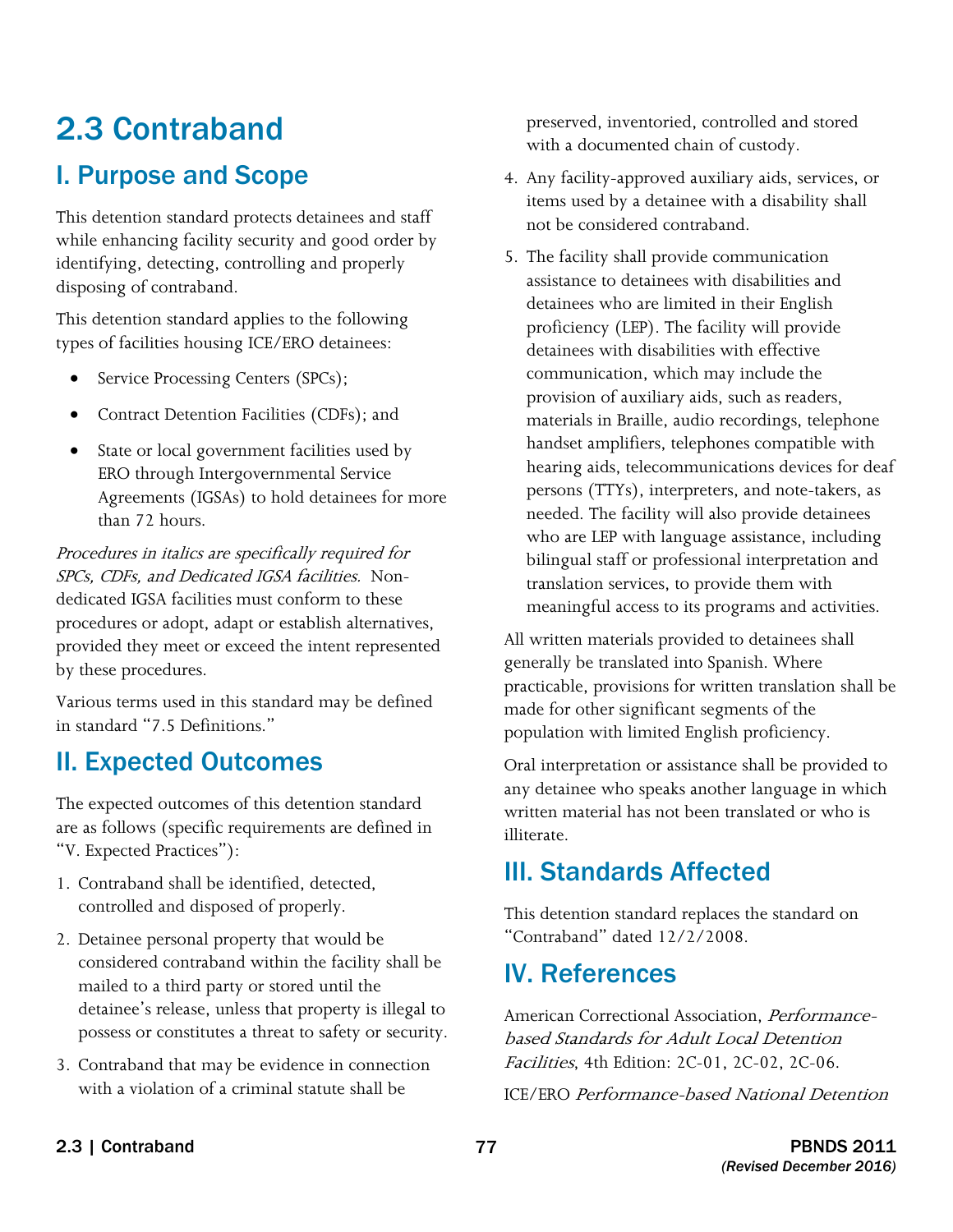### Standards 2011:

- "2.5 Funds and Personal Property"; and
- "6.2 Grievance System."

# V. Expected Practices

## A. "Hard" and "Soft" Contraband

Contraband is anything detainees are not authorized to have in their possession.

1. A detainee found in possession of hard contraband could face disciplinary action or criminal prosecution.

Hard contraband includes, but is not limited to, any item that:

- a. is inherently dangerous;
- b. is a tool or device that could be used to escape; or
- c. may otherwise interfere with security, safety, or the good order of facility operations.

Examples of hard contraband include:

- a. tools that could aid in an escape (e.g., ropes, keys);
- b. ammunition or explosives;
- c. combustible or flammable liquids;
- d. hazardous or poisonous chemicals and gases;
- e. weapons;
- f. intoxicants:
- g. currency (where prohibited); and
- person for whom it was prescribed. h. narcotics and other controlled substances not dispensed or approved by the medical department, not used as prescribed, or in the possession of a detainee other than the

 other health services staff members when Staff shall consult the facility pharmacist or uncertain about whether a prescribed medication represents contraband.

Medicine the detainee brings into the facility upon arrival shall be forwarded to the facility medical staff for disposition as specified under standard "4.3 Medical Care." Only replacement medication duly approved by the facility medical staff shall be returned to the detainee.

2. Soft contraband includes, but is not limited to, "nuisance" items that do not pose a direct and immediate threat to safety or security, but which have the potential to create dangerous or unsanitary conditions in the facility (e.g., excess papers that create a fire hazard; food items that are spoiled or retained beyond the point of safe consumption).

 If excessive authorized legal materials create a fire hazard, the facility shall provide an alternate storage area accessible to the detainee.

### B. Procedures for Handling Contraband

 contraband as evidence of a crime. Facilities shall contraband. All facilities shall have written policies and procedures for handling contraband, including the seizure of contraband, disputed ownership, detainee or government property defined as contraband, and the preservation, inventory, and storage of ordinarily consult a religious authority before confiscating a religious item deemed "soft"

Any facility-approved auxiliary aids, services, or items used by a detainee with a disability shall not be considered contraband.

#### *1. Seizure of Contraband*

#### Staff shall seize contraband:

- a. Found in the physical possession or living area of a detainee (including a detainee awaiting voluntary return);
- b. Found in common areas;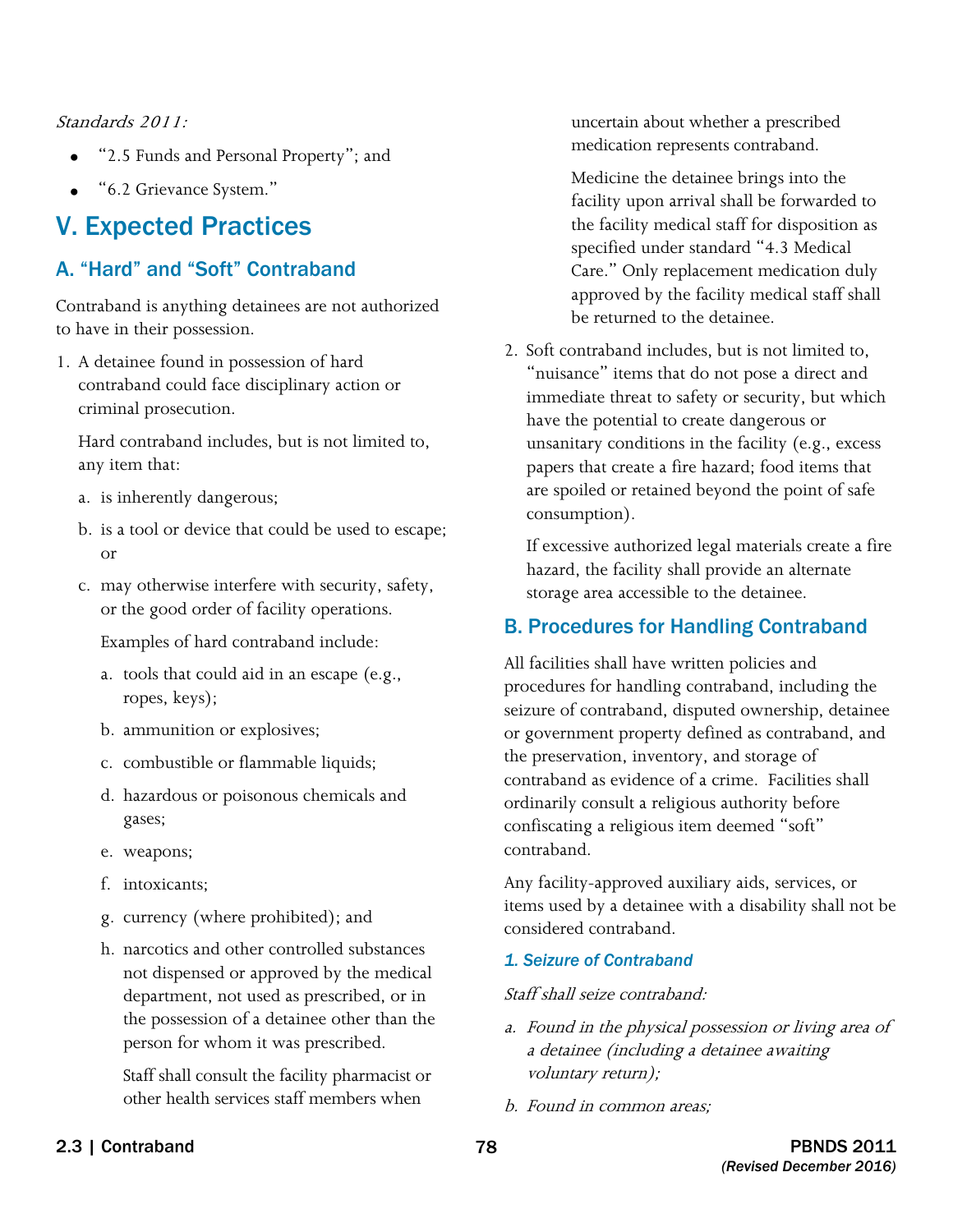- c. Found in incoming or outgoing mail;
- d. Discovered during admission in-processing; and,
- e. Found in transport vehicles.

Exceptions may occur only upon written authorization of the facility administrator.

#### 2. Religious Items

 item that is deemed "soft" contraband (see also The facility administrator shall ordinarily consult a religious authority before confiscating a religious standard "5.5 Religious Practices").

#### *3. Disputed Ownership*

When a detainee's claimed ownership of potential contraband material is in question, staff shall:

- a. inventory and store the items pending verification of ownership; and
- b. provide the detainee with a copy of the inventory as soon as practicable, and place a second copy in the detainee's detention file. The detainee shall have seven days following receipt of the inventory to prove ownership of the listed items.

Staff shall deny claims:

- a. arising from the unauthorized use of government property; and
- b. for any item acquired, without authorization, from another detainee.

### *4. Detainee Property Defined as Contraband*

 under criminal statutes and would not otherwise pose a threat to security, staff shall inventory and provide a receipt for the property. At the detainee's request, the staff will mail the property to a third party, or store it with the detainee's other stored Funds and Personal Property." If a detainee chooses not to provide an appropriate mailing address within 30 days, or is unable to pay the postage, the facility Staff shall seize all hard and soft contraband. In the event that the contraband is not illegal to possess personal property, in accordance with standard "2.5

 cannot be reasonably established, the property may administrator after ICE/ERO concurrence, and after providing the detainee with written notice of the intent to destroy the property along with information on how to retain the property in question, may dispose of the property in accordance with the section on "Destruction of Contraband" below in this standard. If a detainee cannot establish ownership, staff shall attempt to resolve the matter. If ownership be destroyed, as also described below in this standard.

#### 5. Evidence of a Crime

 standard "2.5 Funds and Personal Property." Contraband that is illegal to possess or may be evidence in connection with a violation of a criminal statute shall be preserved, inventoried, controlled and stored with a documented chain of custody, and shall be reported to the appropriate law enforcement authority for action and possible seizure, destruction or disposition of contraband is detailed under

#### *6. Government Property*

Contraband which is government property shall be retained as evidence for possible disciplinary action or criminal prosecution, after which, as appropriate, it may be:

- a. returned to the issuing authority;
- b. returned to normal stock for reissue; or
- c. destroyed, with the approval of the facility administrator.

### C. Destruction of Contraband

The facility administrator shall establish a procedure for the destruction of contraband items.

Contraband may be destroyed when no longer needed for disciplinary action or criminal prosecution. It may also be kept for official use, such as use as a training tool, if secured in the facility armory when not in use.

1. The Chief of Security, or equivalent, shall